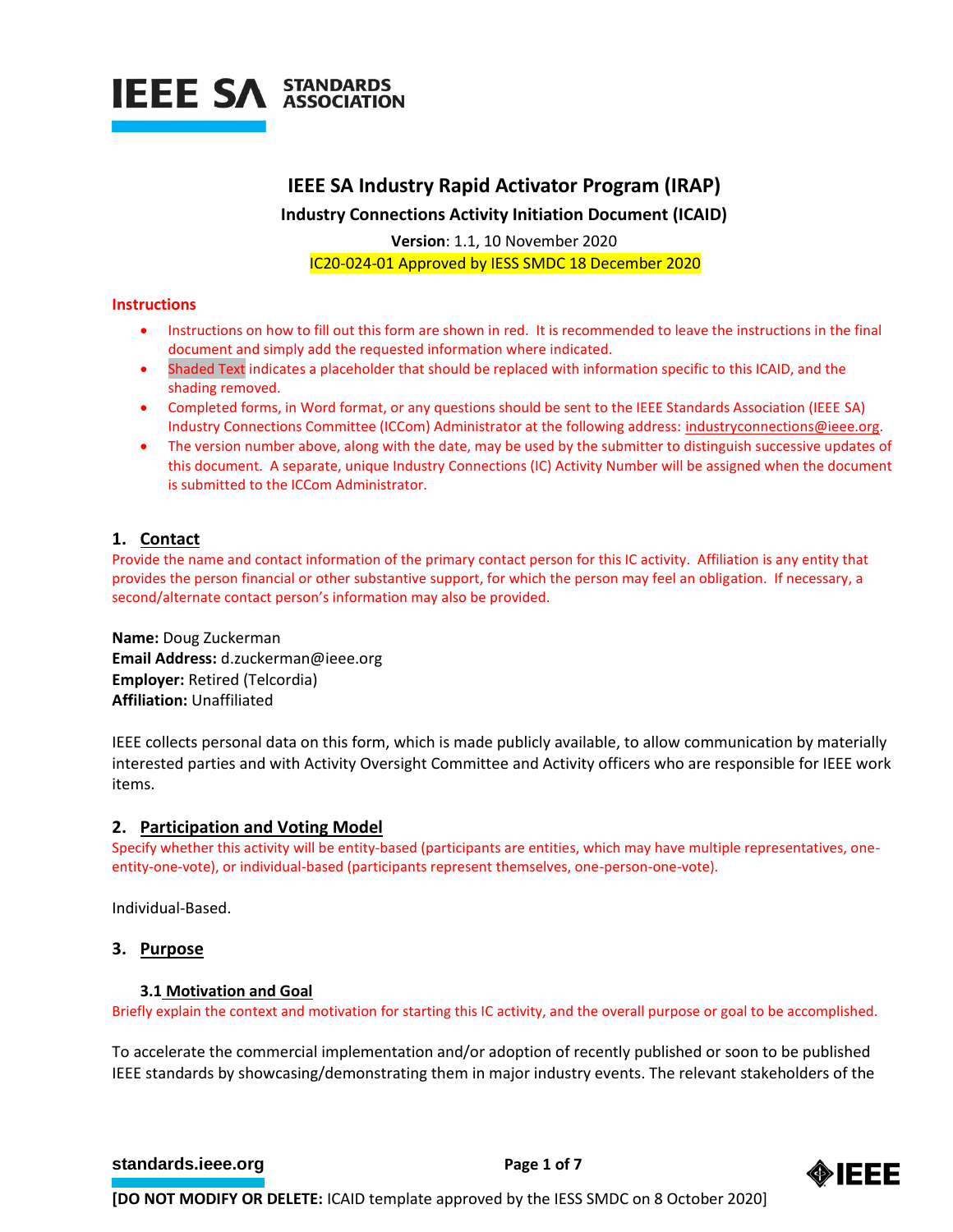

selected standard(s) are brought together within an IEEE-led effort to ensure that critical development, test, and marketing product lifecycle milestones in IRAP-selected projects are achieved.

#### **3.2 Related Work**

Provide a brief comparison of this activity to existing, related efforts or standards of which you are aware (industry associations, consortia, standardization activities, etc.).

This program will be analogous to existing successful SDO programs such as offered by the TM Forum and ETSI (worldwide).

#### **3.3 Previously Published Material**

Provide a list of any known previously published material intended for inclusion in the proposed deliverables of this activity.

Not applicable

#### **3.4 Potential Markets Served**

Indicate the main beneficiaries of this work, and what the potential impact might be.

#### BENEFICIARIES:

- Companies involved in the development of the standard (WG members)
- Companies participated in IRAP projects
- Entire industry relevant to the standard

### IMPACT:

- The IRAP project aims to serve as an enabler for quicker promotion and deployment of participant organizations' solution based on upcoming standards, i.e., shortens time to market.
- IRAP pools together stakeholder resources towards a common goal.
- IRAP offers fresh perspectives into a project through feedback from stakeholder colleagues.
- IRAP provides an opportunity to work with others in the industry in a hands-on environment.
- The IRAP provides a framework to foster innovative industry solutions.
- The IRAP provides participant organizations with relevant market exposure through IEEE and other industry channels, e.g., IEEE events, conferences, and other relevant IEEE industry events.
- The IRAP leverages open source solutions when appropriate.
- Helps participant organizations save resources since IEEE SA manages the IRAP project by using structured programs that are adhered to by all participants.

#### **3.5 How will the activity benefit the IEEE?**

- The IRAP showcases IEEE standards in major industry events (worldwide exposure).
- The IRAP demonstrates that IEEE standards address industry challenges (market relevance).
- The IRAP involves multiple entities (industry, business, government users, and potentially academia) in the project (market relevance).
- The IRAP cultivates and nurtures sustainable relationship with companies and other entities worldwide within the IEEE ecosystem.

# **4. Estimated Timeframe**

**[standards.ieee.org](http://standards.ieee.org/) EXECUTE: Page 2 of 7** 

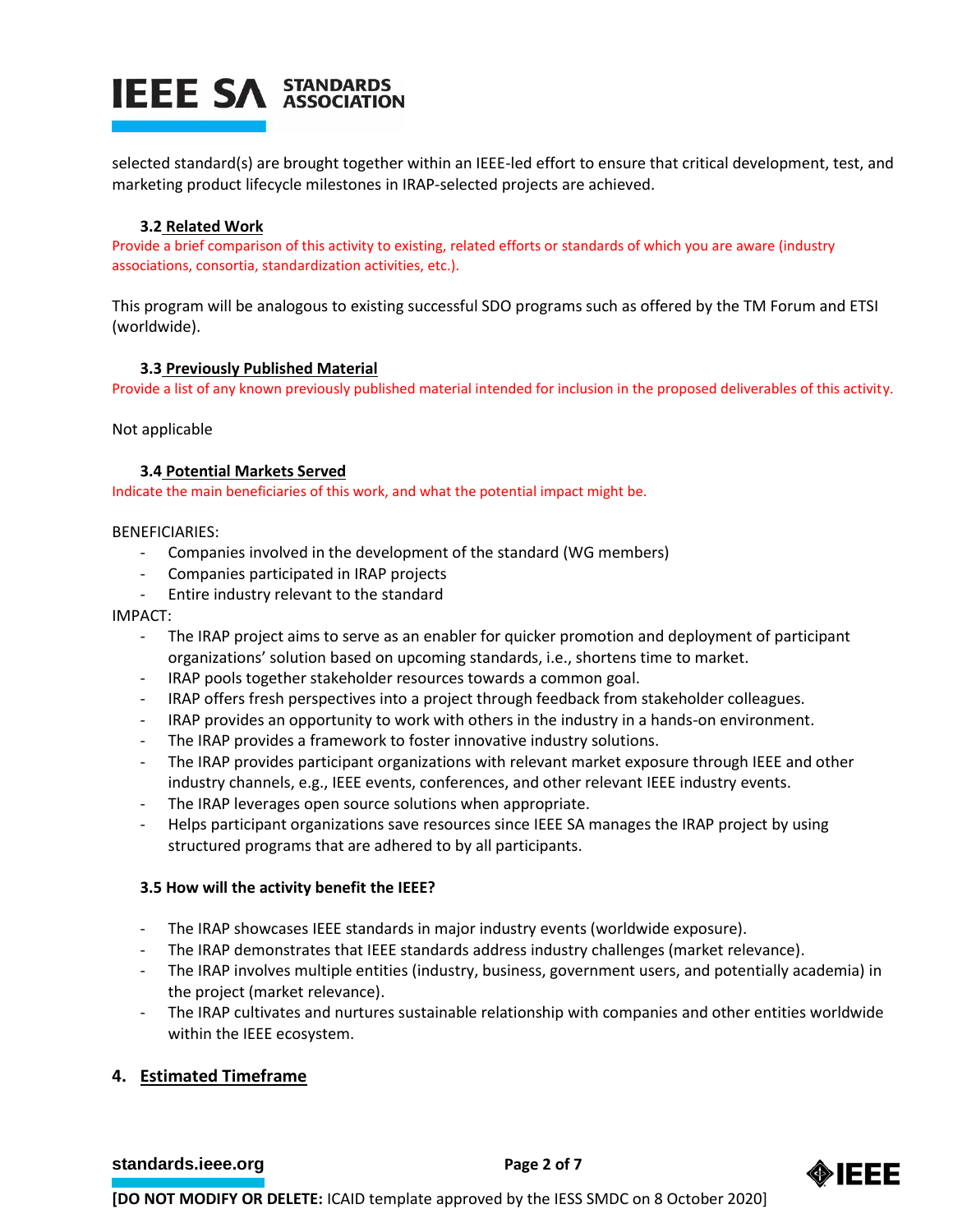# **IEEE SA STANDARDS**

Indicate approximately how long you expect this activity to operate to achieve its proposed results (e.g., time to completion of all deliverables).

# **Expected Completion Date:** 12/2022

IC activities are chartered for two years at a time. Activities are eligible for extension upon request and review by ICCom and the responsible committee of the IEEE SA Board of Governors. Should an extension be required, please notify the ICCom Administrator prior to the two-year mark?

# **5. Proposed Deliverables**

Outline the anticipated deliverables and output from this IC activity, such as documents (e.g., white papers, reports), proposals for standards, conferences and workshops, databases, computer code, etc., and indicate the expected timeframe for each.

GENERIC:

- The IRAP projects will be selected and planned for about six-month proof of concept activity that solves a particular problem.
- The IRAP projects will focus on demonstrating innovative solutions to relevant critical industry challenges, leveraging key IEEE SA's best practices.
- Each IRAP project will provide outputs such as lessons learned, best practices, white papers, opensource where appropriate, demo architectures, etc.
- The IRAP projects will be showcased at relevant IEEE flagship conferences/events and industry trade shows around the world and will be featured through email, social media, and websites.
- On average, 2-3 standards will be featured each year.

#### SPECIFIC:

- 2020/2021: Pilot (P1752 IEEE Standard for Mobile Health Data)
	- $\circ$  This standard defines specifications for a mobile health data applications programming interface (API) and standardized representations for mobile health data and metadata. Mobile health data encompasses personal health data collected from sensors and mobile applications.
	- o *Potential pilot participants*: Wearable device makers, medical device makers, health data aggregators, health information technology systems managers, health information infrastructure providers, mobile health app developers, biomedical researchers, clinicians, data scientists, government.
	- o *Status*: Engaged the Working Group and identified the candidate project manager; they are all ready, willing, and able to move forward; contacting potential industry participants.
- 2021/2022: Project 1 (IEEE 2791-2020 IEEE Standard for Bioinformatics Analyses Generated by High-Throughput Sequencing (HTS) to Facilitate Communication)
	- $\circ$  This standard establishes accurate and secure communication of bioinformatics protocols in order to facilitate bioinformatic data analysis workflow related exchange and communication between regulatory agencies, pharmaceutical companies, bioinformatics platform providers and researchers.
	- o *Potential pilot participants*: Government bodies and Regulatory Agencies; Medical product manufacturers and their suppliers; Laboratories developing clinical testing protocols; Bioinformatics tool and platform developers who wish to operate in a regulatory environment, including cloud service (PaaS, IaaS, SaaS, FaaS) providers; Peer Reviewers for journals / scientific

#### **[standards.ieee.org](http://standards.ieee.org/)**<br> **Page 3 of 7**

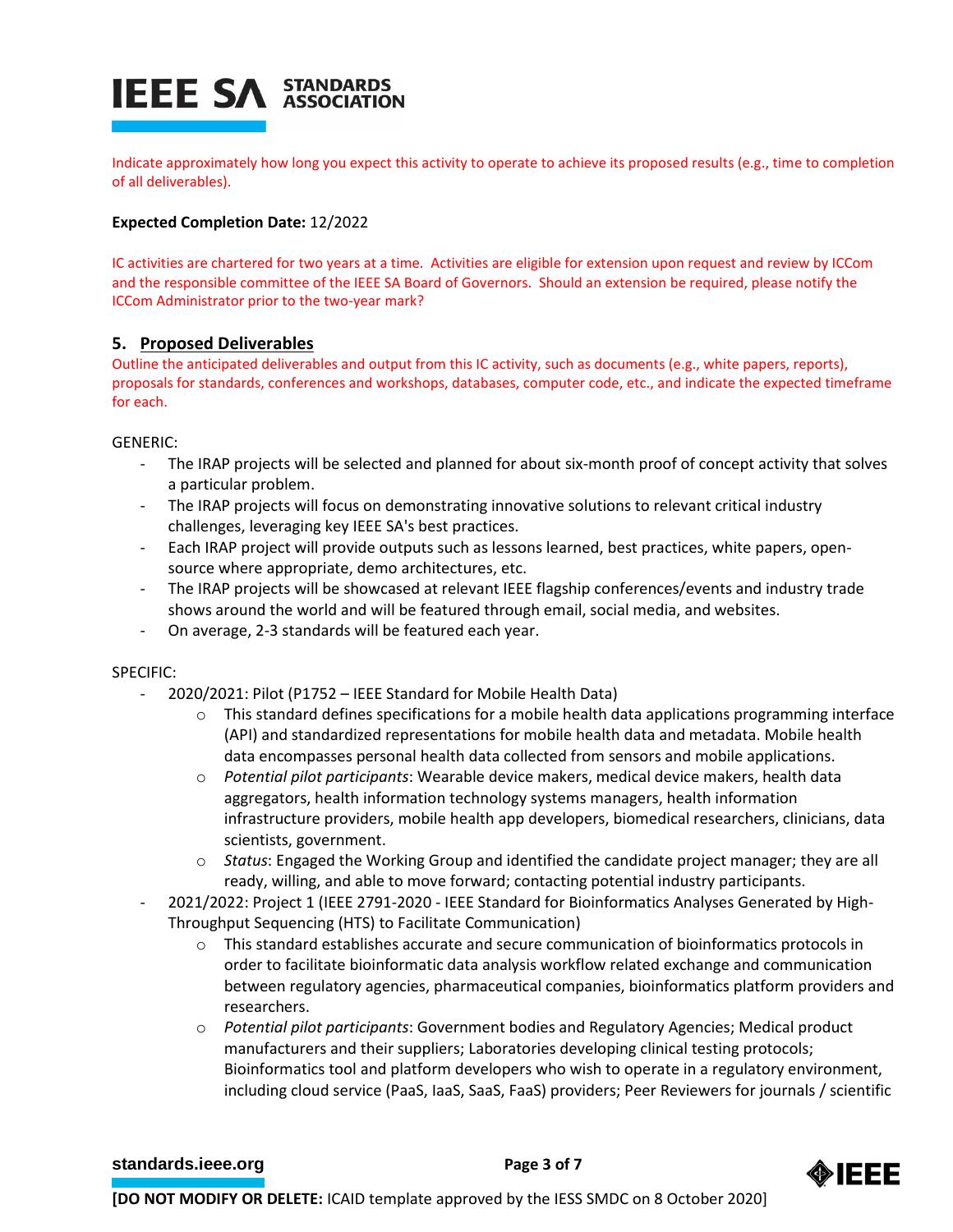

journal publishers; Public cloud companies operating in the Life Sciences sector including electronic health record (EHR) systems

- o *Status*: Engaged the Working Group and identified the candidate project manager; Established potential demo scenarios (see the attachment); this work deferred due to the pandemic related engagement of the potential participants.
- 2021/2022: Additional one or more projects to be selected from other practices using our documented selection criteria.

# **5.1 Open Source Software Development**

*Indicate whether this IC Activity will develop or incorporate open source software in the deliverables. All contributions of open source software for use in Industry Connections activities shall be accompanied by an approved IEEE Contributor License Agreement (CLA) appropriate for the open source license under which the Work Product will be made available. CLAs, once accepted, are irrevocable.*

Will the activity develop or incorporate open source software (either normatively or informatively) in the deliverables?

Yes, when appropriate for the standard being featured.

# **6. Funding Requirements**

Outline any contracted services or other expenses that are currently anticipated, beyond the basic support services provided to all IC activities. Indicate how those funds are expected to be obtained (e.g., through participant fees, sponsorships, government or other grants, etc.). Activities needing substantial funding may require additional reviews and approvals beyond ICCom.

The IRAP Committee is financially supported the IEEE SA. However, over time, the IRAP projects (except the pilot project) that the IRAP Committee organizes are expected to be self-funded. Each project will have a separate budget approved by the IRAP committee. Each IRAP project proposal will have a preliminary budget plan. Then the IRAP committee, together with its project manager, will finalize and approve the budget plan. The approved budget plan for each IRAP project will have revenues and expenses identified in detail.

The revenues for an IRAP project will include the fees to be collected from the participants, patronage, donations, grants, etc. Each IRAP project will determine its participation fees, which may depend on the type of the participating organization. For example, the participation fee may be based on:

- the annual revenues
- whether for-profit or not-for-profit organization
- IEEE SA entity membership
- Etc.

The expenses for an IRAP project will include the payment for the contractors, e.g., project manager, event expenses, marketing expenses, travel and lodging for the relevant IRAP Committee members, etc.

The participating organizations shall be responsible for the expenses, which may include:

- Expenses related to the shipping of their own equipment
- Travel and lodging expenses

**[standards.ieee.org](http://standards.ieee.org/)** Page 4 of 7

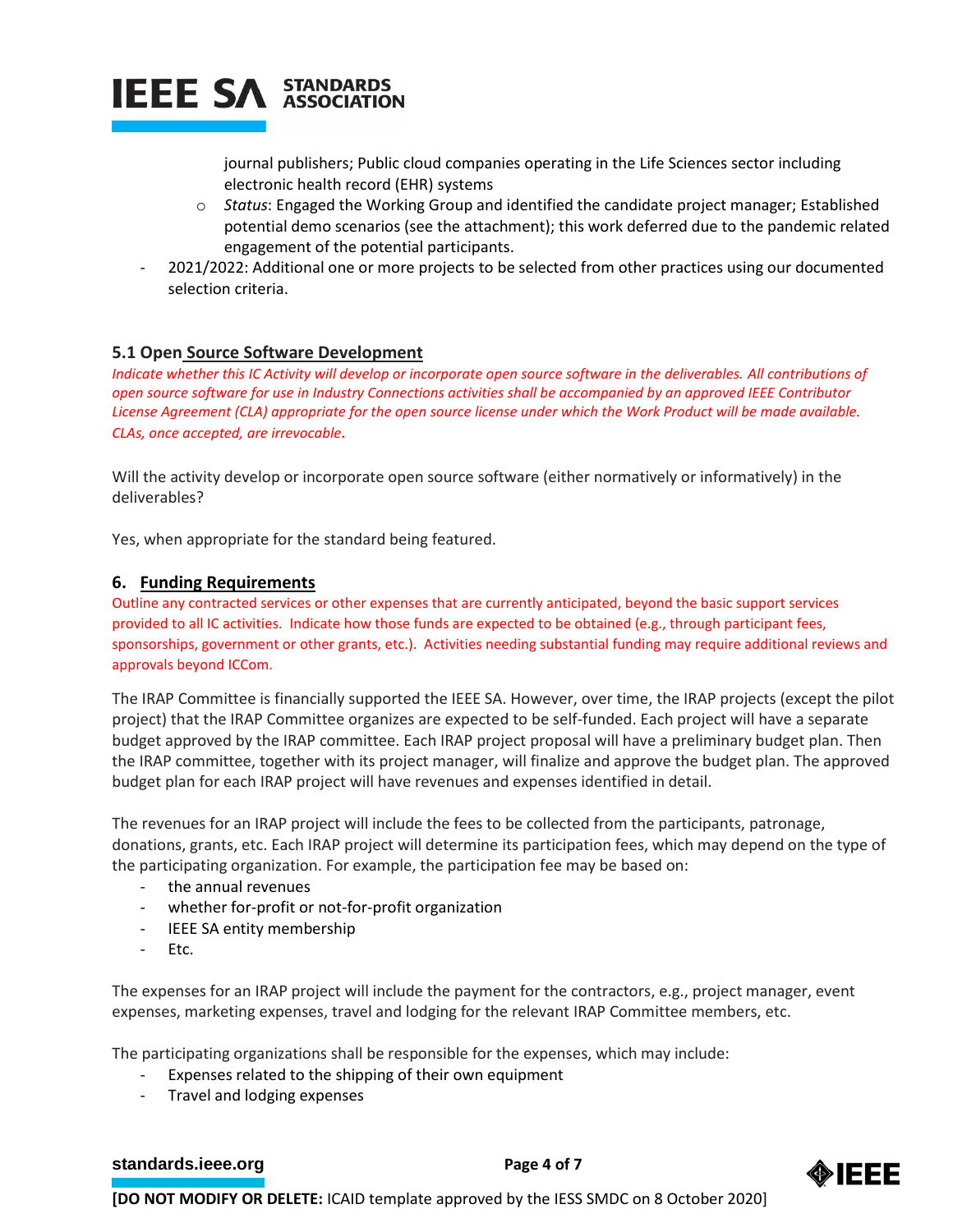

Registration fees for the event that the project is showcased

#### **7. Management and Procedures**

#### **7.1 Activity Oversight Committee**

Indicate whether an IEEE committee of some form (e.g., a Standards committee) has agreed to oversee this activity and its procedures.

**Has an IEEE committee agreed to oversee this activity?** Yes

If yes, indicate the IEEE committee's name and its chair's contact information.

**IEEE Committee Name:** Products and Services Innovation SMDC **Chair's Name:** Don Wright **Chair's Email Address:** don@standards-strategies.com

Additional IEEE committee information, if any. Please indicate if you are including a letter of support from the IEEE Committee that will oversee this activity.

IEEE collects personal data on this form, which is made publicly available, to allow communication by materially interested parties and with Activity Oversight Committee and Activity officers who are responsible for IEEE work items.

#### **7.2 Activity Management**

If no Activity Oversight Committee has been identified in 7.1 above, indicate how this activity will manage itself on a day-today basis (e.g., executive committee, officers, etc.).

The IEEE SA Board of Governors (BoG) Strategic Management and Delivery Committee (SMDC) on Product and Service Innovation.

The IRAP shall be managed by the IRAP Committee, which is comprised of the following members:

Voting Members:

- Chair
- Vice-Chair
- Program Management Chair
- Treasurer
- Track Chairs:
	- o Marketing and Communications Chair
	- o Events Chair
	- o Standards Coordination and Liaison Chair
	- o Knowledge Management Chair
	- o Demo Platform Coordination Chair
- Products and Services Innovation SMDC Vice President

Non-Voting Members:

Industry Advisors

#### **[standards.ieee.org](http://standards.ieee.org/)** Page 5 of 7

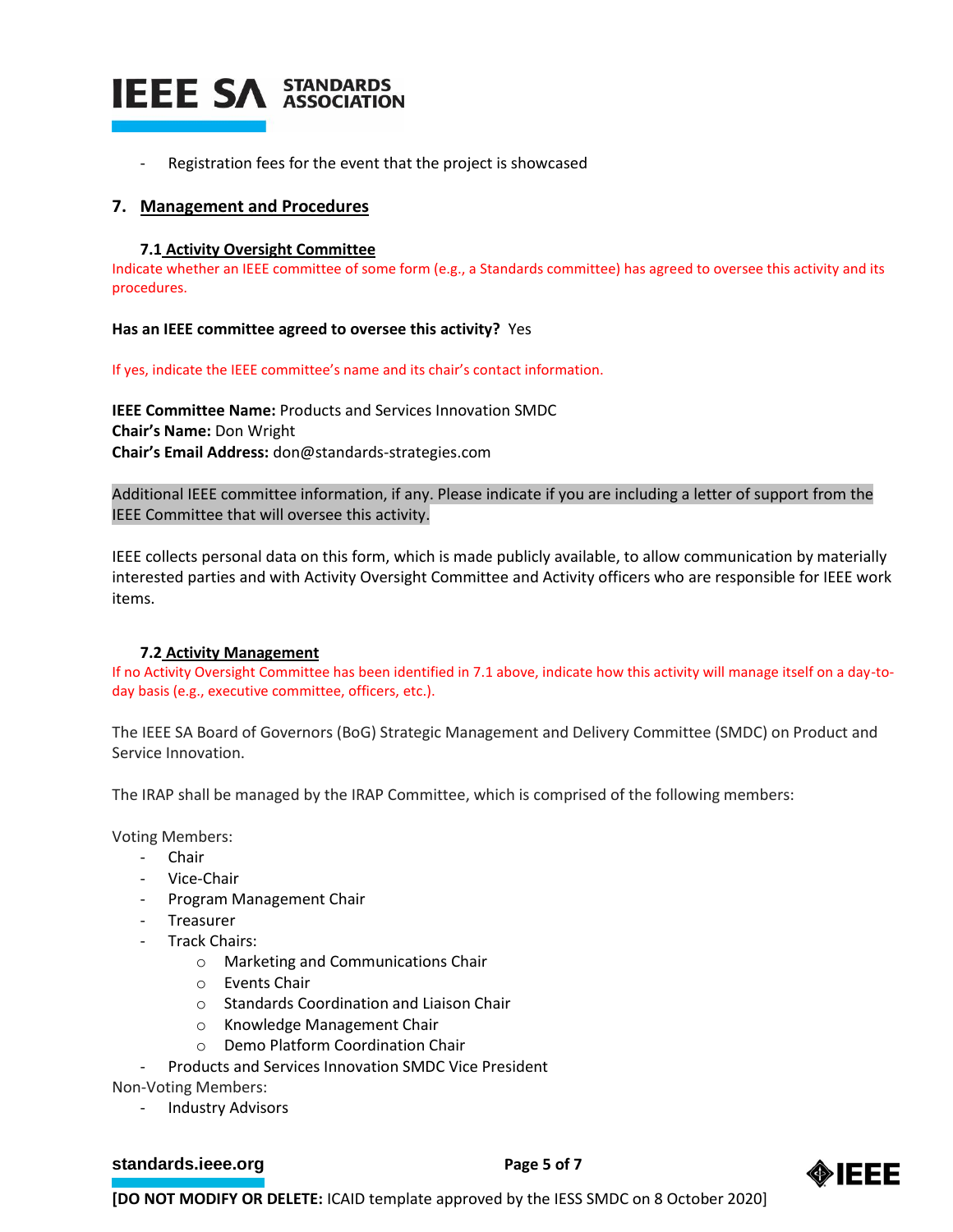

Staff Director

#### **7.3 Procedures**

Indicate what documented procedures will be used to guide the operations of this activity; either (a) modified baseline *Industry Connections Activity Policies and Procedures,* (b) Standards Committee policies and procedures accepted by the IEEE SA Standards Board, or (c) Working Group policies and procedures accepted by the Working Group's Standards Committee. If option (a) is chosen, then ICCom review and approval of the P&P is required. If option (b) or (c) is chosen, then ICCom approval of the use of the P&P is required.

Modified baseline Industry Connections Activity Policies and Procedures. [\(https://standards.ieee.org/about/sasb/iccom/resources.html\)](https://standards.ieee.org/about/sasb/iccom/resources.html)

# **8. Participants**

#### **8.1 Stakeholder Communities**

Indicate the stakeholder communities (the types of companies or other entities, or the different groups of individuals) that are expected to be interested in this IC activity, and will be invited to participate.

- Organizations involved in the development of the IEEE SA standards (WG members)
- Developers involved in implementing the standards developed by IEEE SA
- Suppliers involved in selling the equipment/software using the standards
- Users involved in using the standards developed by IEEE SA

# **8.2 Expected Number of Participants**

Indicate the approximate number of entities (if entity-based) or individuals (if individual-based) expected to be actively involved in this activity.

The IRAP committee itself has 11 participants already. Each project to showcase an IEEE standard is expected to have about 5-10 participants.

#### **8.3 Initial Participants**

Provide a number of the entities or individuals that will be participating from the outset. It is recommended there be at least three initial participants for an entity-based activity, or five initial participants (each with a different affiliation) for an individual-based activity.

| <b>Entity</b>      | <b>Primary Contact</b> | <b>Additional Representatives</b> |  |
|--------------------|------------------------|-----------------------------------|--|
| <b>Entity Name</b> | <b>Contact Name</b>    | Name                              |  |
|                    |                        |                                   |  |

Use the following table for an entity-based activity:

#### Use the following table for an individual-based activity:

| <b>Given Name</b> | <b>Family Name</b> | Emplover            | <b>Affiliation</b> |
|-------------------|--------------------|---------------------|--------------------|
| Doug              | Zuckerman          | Telcordia (Retired) |                    |

#### **[standards.ieee.org](http://standards.ieee.org/)**<br> **Page 6 of 7**